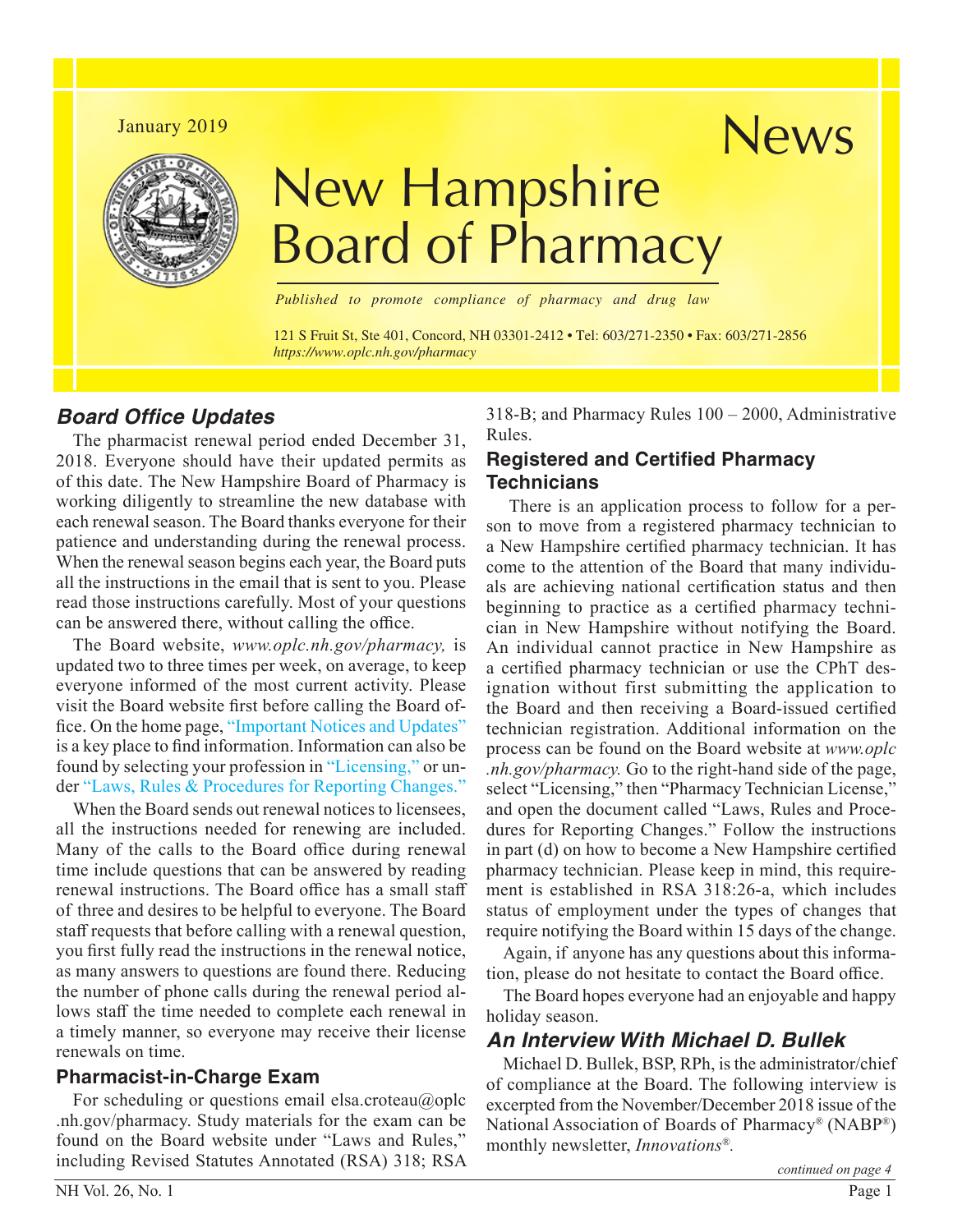# **National Pharmacy Compliance News**



*January 2019*

The applicability of articles in the *National Pharmacy Compliance News* to a particular state or jurisdiction can only be ascertained by examining the law of such state or jurisdiction.

# *Final Guidance Documents Address FDA Policies Related to DSCSA*

To help ensure that prescription drug products are identified and traced properly as they move through the supply chain in compliance with federal law, Food and Drug Administration (FDA) issued two final guidance documents related to the Drug Supply Chain Security Act (DSCSA). Released on September 19, 2018, the following final guidance documents will help ensure there are no disruptions in the supply chain as manufacturers and repackagers include a product identifier on the package or case.

- ♦ *Product Identifier Requirements Under the Drug Supply Chain Security Act – Compliance Policy* addresses industry-wide readiness for implementation of the new requirements aimed at enhancing the security of the drug supply chain. As the agency continues to work with stakeholders to ensure proper implementation of the law, this guidance document specifies FDA's one-year delay in enforcing the manufacturers' requirement to include a product identifier on the package or case of products to November 27, 2018.
- ♦ *Grandfathering Policy for Packages and Homogenous Cases of Product Without a Product Identifier* outlines the circumstances in which packages and cases of product that were in the supply chain before the November 2018 product identifier requirement are considered grandfathered. The grandfathering policy describes the circumstances under which products already in the supply chain can remain in distribution without being relabeled with a product identifier.

The final guidance documents can be found at *[www](https://www.fda.gov/newsevents/newsroom/fdainbrief/ucm621095.htm) [.fda.gov/newsevents/newsroom/fdainbrief/ucm621095](https://www.fda.gov/newsevents/newsroom/fdainbrief/ucm621095.htm) [.htm.](https://www.fda.gov/newsevents/newsroom/fdainbrief/ucm621095.htm)*

# *First FDA-Approved Drug Containing Extract From Cannabis Plant to Be Placed in Schedule V*

On September 27, 2018, the United States Department of Justice and Drug Enforcement Administration (DEA) announced that Epidiolex® – which contains cannabidiol, a chemical constituent of the cannabis plant, and is the first FDA-approved drug to contain a purified extract from the plant – is being placed in Schedule V of the Con-

trolled Substances Act. FDA approved Epidiolex for the treatment of seizures associated with two rare and severe forms of epilepsy, Lennox-Gastaut syndrome and Dravet syndrome, in patients two years of age and older on June 25, 2018. Additional information is available in the announcement at *[www.dea.gov/press-releases/2018/09/27/](https://www.dea.gov/press-releases/2018/09/27/fda-approved-drug-epidiolex-placed-schedule-v-controlled-substance-act) [fda-approved-drug-epidiolex-placed-schedule-v-con](https://www.dea.gov/press-releases/2018/09/27/fda-approved-drug-epidiolex-placed-schedule-v-controlled-substance-act)[trolled-substance-act.](https://www.dea.gov/press-releases/2018/09/27/fda-approved-drug-epidiolex-placed-schedule-v-controlled-substance-act)* 

National Association of Boards of Pharmacy Foundation NABPF

## *ASHP Guidelines Provide Recommendations for Preventing Patient Harm From Medication Errors*

New guidelines from the American Society of Health-System Pharmacists (ASHP) describe opportunities for pharmacists on interprofessional teams to prevent errors across the continuum of care in hospitals and health systems. The "ASHP Guidelines on Preventing Medication Errors in Hospitals" are intended to apply to the acute care setting because of the special collaborative processes established in this setting. However, these guidelines may be applicable to practice settings outside of the acute care setting, especially in health systems.

Further, the ASHP press release notes that the guidelines address numerous areas in the medication-use process where errors may occur, including: patient admission; selection and procurement; storage; ordering, transcribing, and reviewing; preparation; dispensing; administration; monitoring; evaluation; and patient discharge. Published in the October 1, 2018 issue of the *American Journal of Health-System Pharmacy,* the guidelines are available at *[www.ajhp.org/content/75/19/1493.](www.ajhp.org/content/75/19/1493)* ASHP's October 2, 2018 press release can be found in the News section at *[www.ashp.org.](www.ashp.org)*

### *FDA's Final Guidance Documents Address Compounding and Repackaging of Radiopharmaceuticals*

On September 26, 2018, FDA published the final guidance titled *Compounding and Repackaging of Radiopharmaceuticals by Outsourcing Facilities.* In this final guidance for industry, FDA sets forth its policy regarding compounding and repackaging of radiopharmaceuticals for human use by entities that are registered with FDA as outsourcing facilities. This guidance describes how FDA generally intends to apply section 503B of the Federal Food, Drug, and Cosmetic Act (FD&C Act) to radiopharmaceuticals compounded by outsourcing facilities.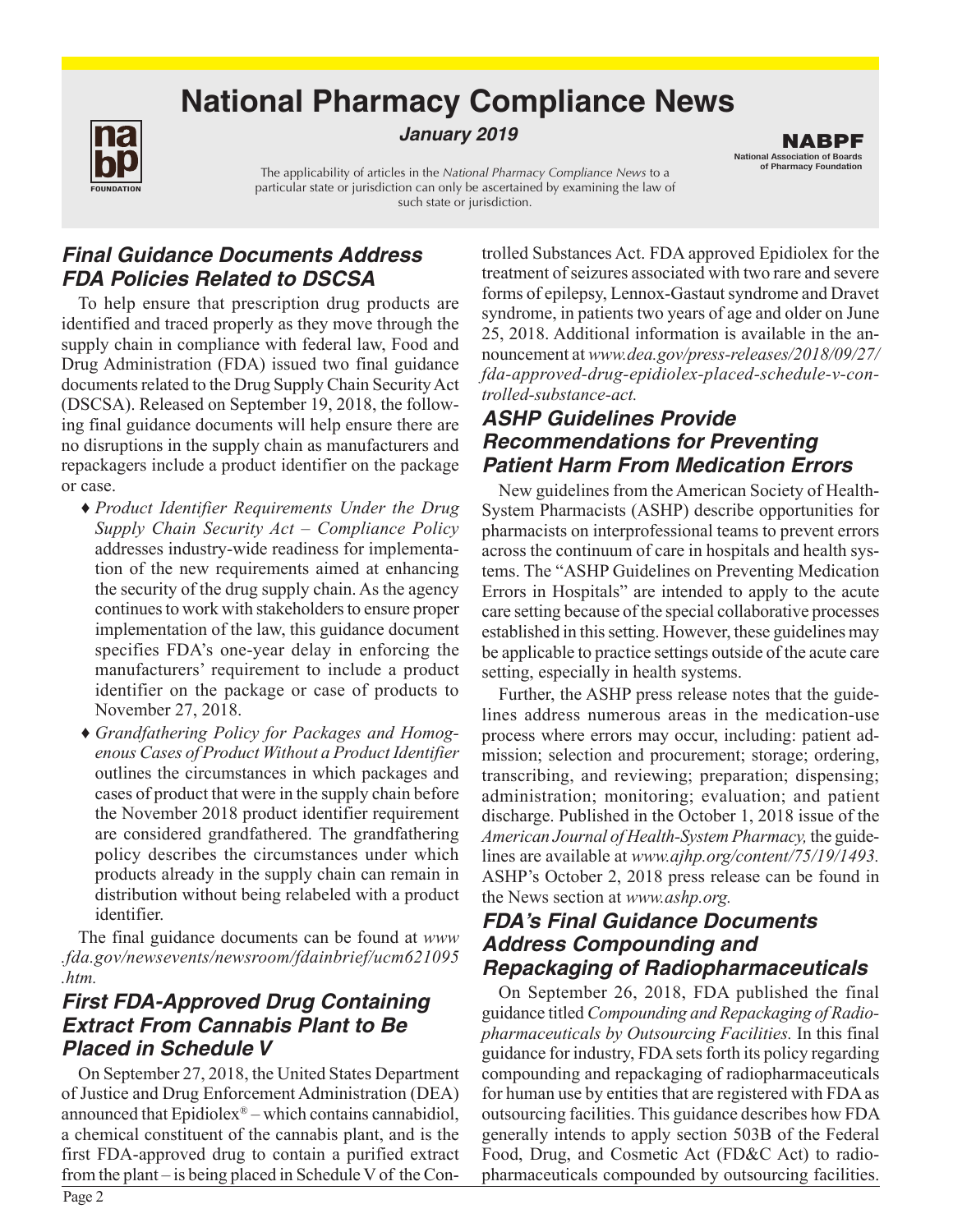In addition, this guidance describes the conditions under which FDA generally does not intend to take action for violations of certain provisions of the FD&C Act when an outsourcing facility repackages radiopharmaceuticals, according to the *Federal Register* notice at *[www.gpo.gov/](https://www.govinfo.gov/content/pkg/FR-2018-09-26/pdf/2018-20901.pdf) [fdsys/pkg/FR-2018-09-26/pdf/2018-20901.pdf.](https://www.govinfo.gov/content/pkg/FR-2018-09-26/pdf/2018-20901.pdf)* 

At the same time, FDA published the final guidance titled *Compounding and Repackaging of Radiopharmaceuticals by State-Licensed Nuclear Pharmacies, Federal Facilities, and Certain Other Entities.* This guidance sets forth FDA's policy regarding compounding and repackaging of radiopharmaceuticals for human use by state-licensed nuclear pharmacies, federal facilities, and other entities that hold a radioactive materials license for medical use issued by the Nuclear Regulatory Commission or by an Agreement State. Because such radiopharmaceuticals are not eligible for exemptions from provisions of the FD&C Act related to the production of drugs, FDA is issuing this guidance to describe the conditions under which it generally does not intend to take action for violations of certain provisions of the FD&C Act when these entities compound or repackage radiopharmaceuticals. More details are available in the *Federal Register* notice at *[www.gpo.gov/fdsys/pkg/FR-](https://www.govinfo.gov/content/pkg/FR-2018-09-26/pdf/2018-20902.pdf)[2018-09-26/pdf/2018-20902.pdf.](https://www.govinfo.gov/content/pkg/FR-2018-09-26/pdf/2018-20902.pdf)*

## *Pharmacy Toolkit Encourages Conversations With Patients About Prescription Opioids*

In collaboration with its pharmacy partners and several state pharmacy associations, Allied Against Opioid Abuse (AAOA) developed a Pharmacy Toolkit to help pharmacists engage and educate patients about the safe use, storage, and disposal of pain medicines. The AAOA Pharmacy Toolkit includes resources to help pharmacists raise awareness among patients about their rights, risks, and responsibilities associated with prescription opioids. These resources include: a pharmacy display, patient handout, patient engagement guide, tips for talking with patients and caregivers, prescriber engagement guide, safe storage and disposal training, and social graphics. To learn more about the Pharmacy Toolkit and to obtain these resources, visit AAOA's website at *[https://](https://againstopioidabuse.org/) [againstopioidabuse.org.](https://againstopioidabuse.org/)*

# *Biosimilars Added to FIP's Policy on Pharmacists' Right to Substitute a Medication*

To account for the emergence of biological medicines and their biosimilars onto the medical landscape, the International Pharmaceutical Federation (FIP) has added biosimilars to its policy on pharmacists' right to substitute one medicine for another. The revised Statement of Policy titled "Pharmacist's authority in pharmaceutical product selection: therapeutic interchange and substitution" includes the core principles of the original statement and the following:

- ♦ generic substitution is recommended as part of the pharmacist's dispensing role;
- ♦ pharmacists should be provided with bioavailability data by regulatory authorities and manufacturers; and
- ♦ a medicine should only be substituted with a product containing a different active ingredient in agreement with the prescriber.

According to FIP's October 2, 2018 press release, the use of generic names is still encouraged, but the revised statement gives focus to the use of international nonproprietary names. The full Statement of Policy and press release are available at *[www.fip.org](https://www.fip.org/)* in their respective sections.

# *FDA Offers CE Course on Reducing Hypoglycemic Events in Patients With Type 2 Diabetes*

FDA is offering a free, one-hour continuing education (CE) course for health care providers (physicians, pharmacists, nurses, and others) about the reduction of hypoglycemic events in patients with Type 2 diabetes. The course, *Leveraging Health Literacy and Patient Preferences to Reduce Hypoglycemic Events in Patients with Type 2 Diabetes,* will describe the prevalence of hypoglycemic events and identify risk factors leading to an event. Available for credit through October 31, 2020, this course will introduce methods of assessing health literacy and numeracy of patients and caregivers; review effective ways to incorporate patient preferences into care plans; and list action steps to reduce the likelihood of a hypoglycemic event for high-risk patients. To participate in this CE course, visit *[http://](http://fdapasediabetes.e-paga.com/) [fdapasediabetes.e-paga.com.](http://fdapasediabetes.e-paga.com/)* 

The FDA Center for Drug Evaluation and Research (CDER) is accredited by the Accreditation Council for Pharmacy Education (ACPE) as a provider of continuing pharmacy education (CPE). This program meets the criteria for one contact hour (0.1 CEU) of CPE credit. The ACPE Universal Activity Number for this knowledge-based activity is 0453-9999-17-449-H01-P. Further, FDA's CDERLearn in the CDER offers a variety of learning opportunities, which can be found at *[www.fda](https://www.fda.gov/Training/ForHealthProfessionals/ucm545645.htm) [.gov/Training/ForHealthProfessionals/ucm545645.htm.](https://www.fda.gov/Training/ForHealthProfessionals/ucm545645.htm)*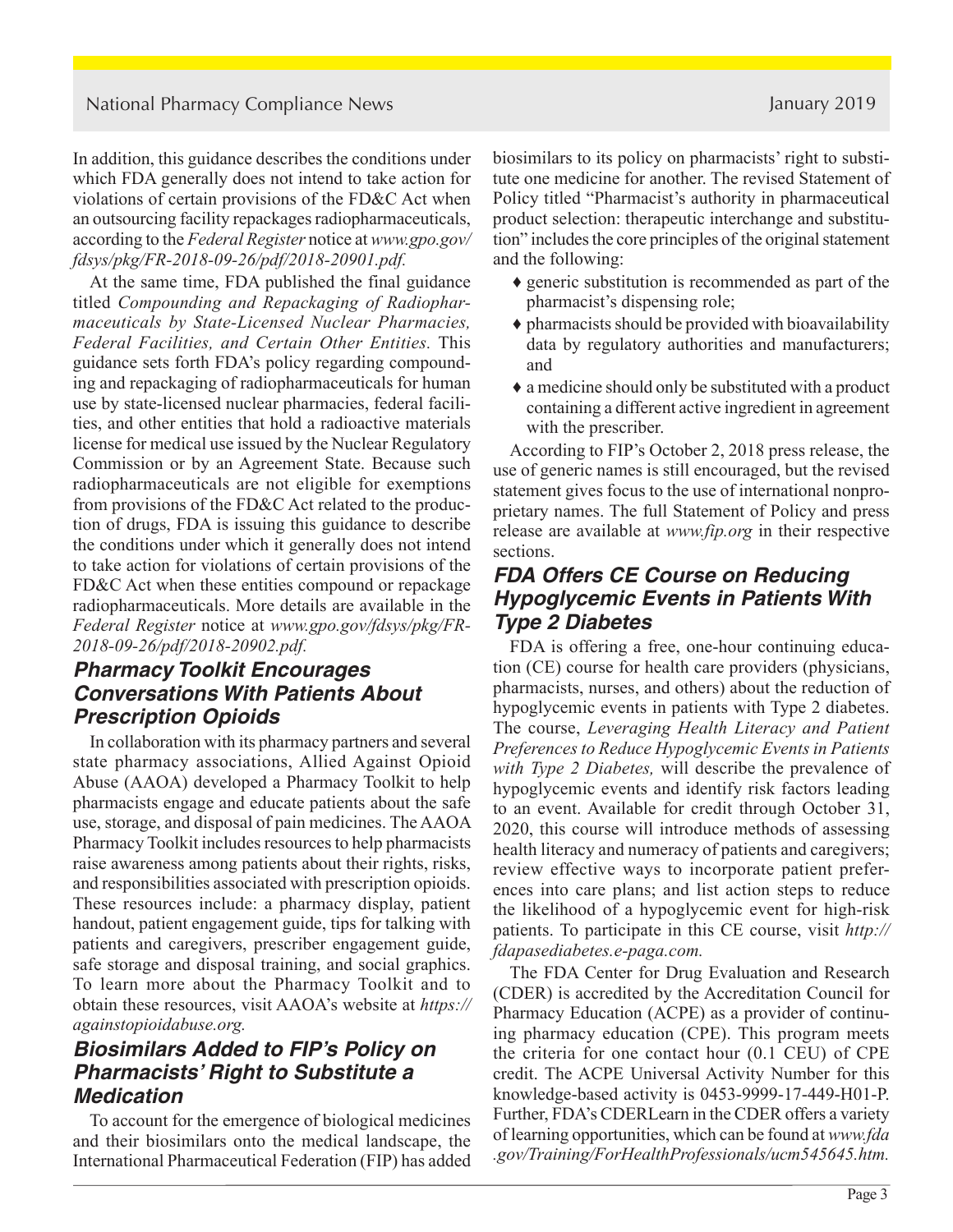### New Hampshire Board of Pharmacy News January 2019

*continued from page 1*



Michael D. Bullek

**How long have you served as administrator/chief of compliance of the New Hampshire Board of Pharmacy? What was your role prior to working with the Board?**

I have held the position of administrator/chief of compliance for one and a half years. Previ-

ously, I was a commissioner on the Board for seven years and also worked in the retail setting.

#### **What is one of the most significant challenges or issues your Board addressed in the past year or so?**

Our Board is responsible for all licensing concerning pharmaceuticals, both in-state companies and companies that ship into New Hampshire, the Prescription Drug Monitoring Program (PDMP) and all compliance and inspections involved, and inspecting all providers' offices for medication-related issues. Last April, the Board had a legislative audit performed involving the PDMP and our compliance unit, verifying our processes to current statutes and rules. We have developed new guidelines, as well as a strategic plan, to move forward on recommendations stated in the audit.

#### **What actions were taken by the Board to address the issue?**

The Board reviewed and updated all our inspection policies and procedures and started the process of developing software to access our databases to streamline the process. We also looked at how the PDMP was operating and made changes to programs to meet the audit requirements for outcomes management information we send to our providers.

#### **What other key issues has the Board been focusing on?**

The Board has moved to a paperless system, with all pharmacy demographics, licensing, inspection, and investigations performed through the state computer system.

#### **What insights do you have for other states that may be facing similar challenges?**

New Hampshire is unique in how it has integrated the PDMP into normal Board operations as well as into inspections of providers' offices to state and federal drug laws. These programs would not be successful without reaching out to various boards and investigators from other states, as well as to NABP, for guidance.

#### **New Hampshire Board of Pharmacy**

Number of Board Members: 6 pharmacist members and 1 public member **Number of Compliance Officers/Inspectors: 3 Rules and Regulations Established by: Board of Pharmacy Number of Pharmacist Licensees: 2,572 Number of Pharmacies: 310 (in-state) Number of Wholesale Distributors: 1,305 (including manufacturers)** 

# *Violations and Inspections – What to Expect*

Violation notices issued during an inspection are reviewed by the Board during non-public meetings to protect the reputation of each of the businesses or individuals who received a violation notice per RSA 91-A. Board actions related to a violation notice, or as a result of an investigation related to a complaint, may include dismissal, issuing a letter of concern, issuing an administrative fine, or requesting an administrative hearing.

- 1. A dismissal occurs when members of the Board review a violation or investigation and agree that it does not merit further action, so the Board will vote for dismissal and close the file.
- 2. A letter of concern occurs when the Board agrees that the action is of concern, and that the business or individual should be notified of that concern. However, it is non-disciplinary. The letter of concern will be placed in the business' or individual's file for future reference or in the event that additional information becomes known to the Board that warrants it to reopen the case.
- 3. An administrative fine occurs when the Board agrees that the action rises to a level that warrants discipline. An administrative fine is **not** reported to the NABP Clearinghouse. When a business or individual receives a Board-issued administrative fine, there are two actions available to the party:
	- a. Sign a settlement agreement and pay the fine. In this case, the settlement agreement goes into the party's file, and the Board will close the case.
	- b. Contest the fine and request a public hearing before the full Board. In this situation, the Board will issue a notice of hearing, and a date and time for the party to appear before the Board so it can hear why the party should not be issued the administrative fine. After the hearing, the Board may elect to dismiss the case, retain its original decision, or modify the original decision, including notice to NABP.